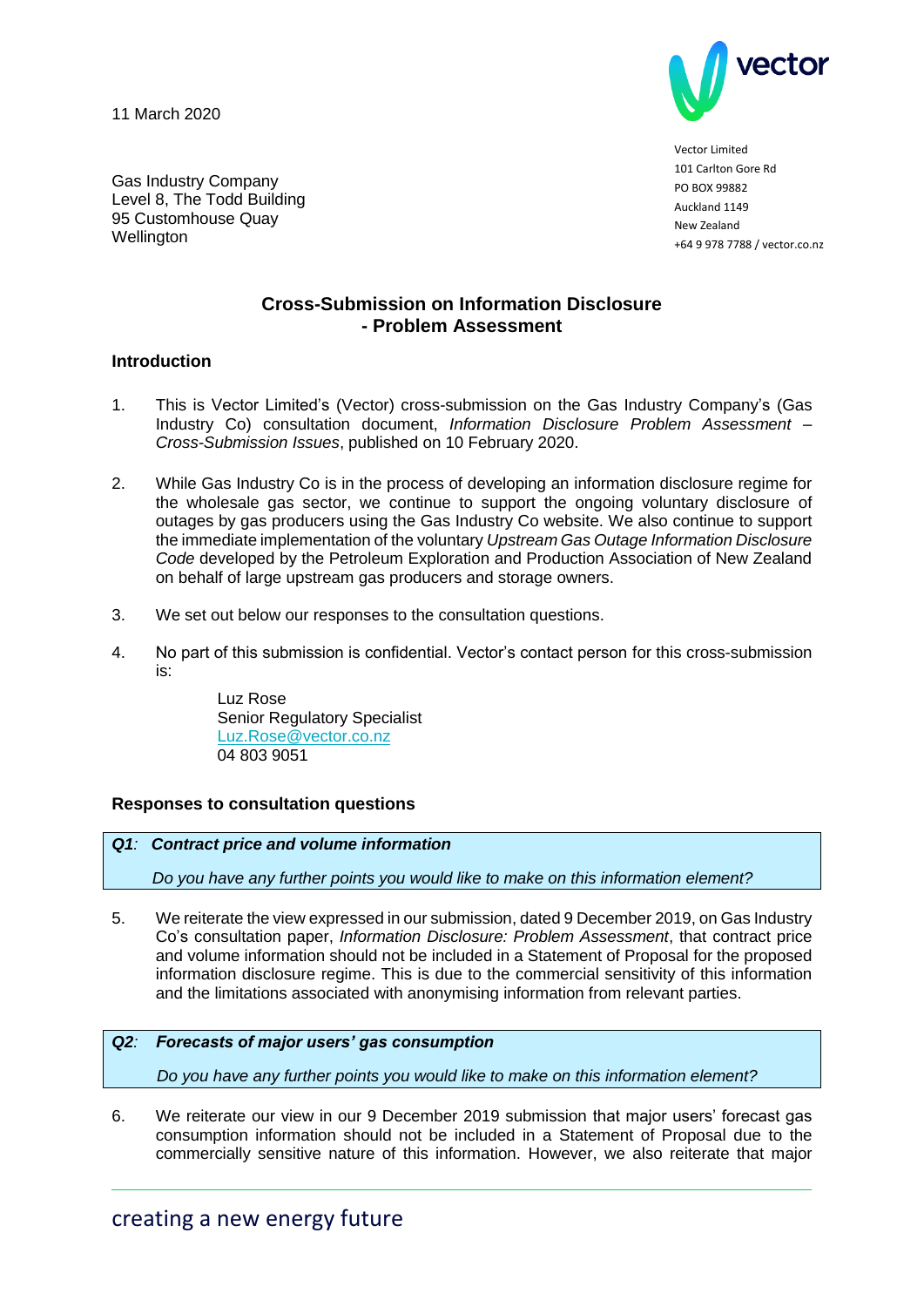

users should publish information on their planned and unplanned outages that are likely to have a material effect on gas prices.

#### *Q3: Major gas user facility outages*

 *Do you have any further points you would like to make on this information element?*

- 7. We acknowledge the report prepared by Contract Strategies Ltd for Gas Industry Co, *The Impact of Methanex Plant Outages on the Gas Wholesale Market* (the Contract Strategies Report), dated 4 February 2020, which forms part of this cross-submission process.
- 8. The Contract Strategies report found that:
	- …To date, a Methanex plant outage (planned or unplanned) **has not** resulted in:
	- a) a material amount of additional gas becoming available on the wholesale gas market;
	- b) a material change in the gas price on the wholesale gas trading market; or
	- c) a material impact on the efficient and effective operation of the emsTradepoint gas market.

[page 13]

9. The above report recommends that Gas Industry Co:

…consider putting in place an information disclosure regime requiring a party (producer or gas user) intending to make a material volume of gas available on the emsTradepoint wholesale gas market to publicly disclose, prior to the gas being made available on the market (but with sufficient contingency provided for an emergency gas release), the expected daily and total volumes of gas to be released onto the market and the timing of each intended gas release.

[page 14]

- 10. We appreciate the information provided by the report on Methanex's plant outages and are reassured by it. However, we do not consider this to be a sufficient guarantee that future outcomes will not be any different without regulations that are 'future proofed' from outcomes that may have a material impact on the market.
- 11. Additionally, we are of the view that limiting disclosure requirements to instances where the gas user will be offering gas on emsTradepoint has limited effect as the excess gas may well sit with the supplier of the major user, or the major user may enter into arrangements outside of the emsTradepoint gas market. In both situations, market prices will be materially impacted and full information on the outage may not have been available to the parties to those transactions.
- 12. We believe that it is information on the occurrence of an outage itself the physical event that is of more interest to industry participants. It is knowledge that all industry participants, rather than a few, are aware of an outage that instils greater confidence in the market. All market participants can then make informed decisions and responses as the outage is being resolved until its resolution/conclusion. This is no different from other outages faced by all industry participants that could have a material impact on the market.
- 13. Having considered all of the above, we maintain our view that information on major gas user facility outages (planned or unplanned) that are likely to have a material effect on gas prices should be disclosed.